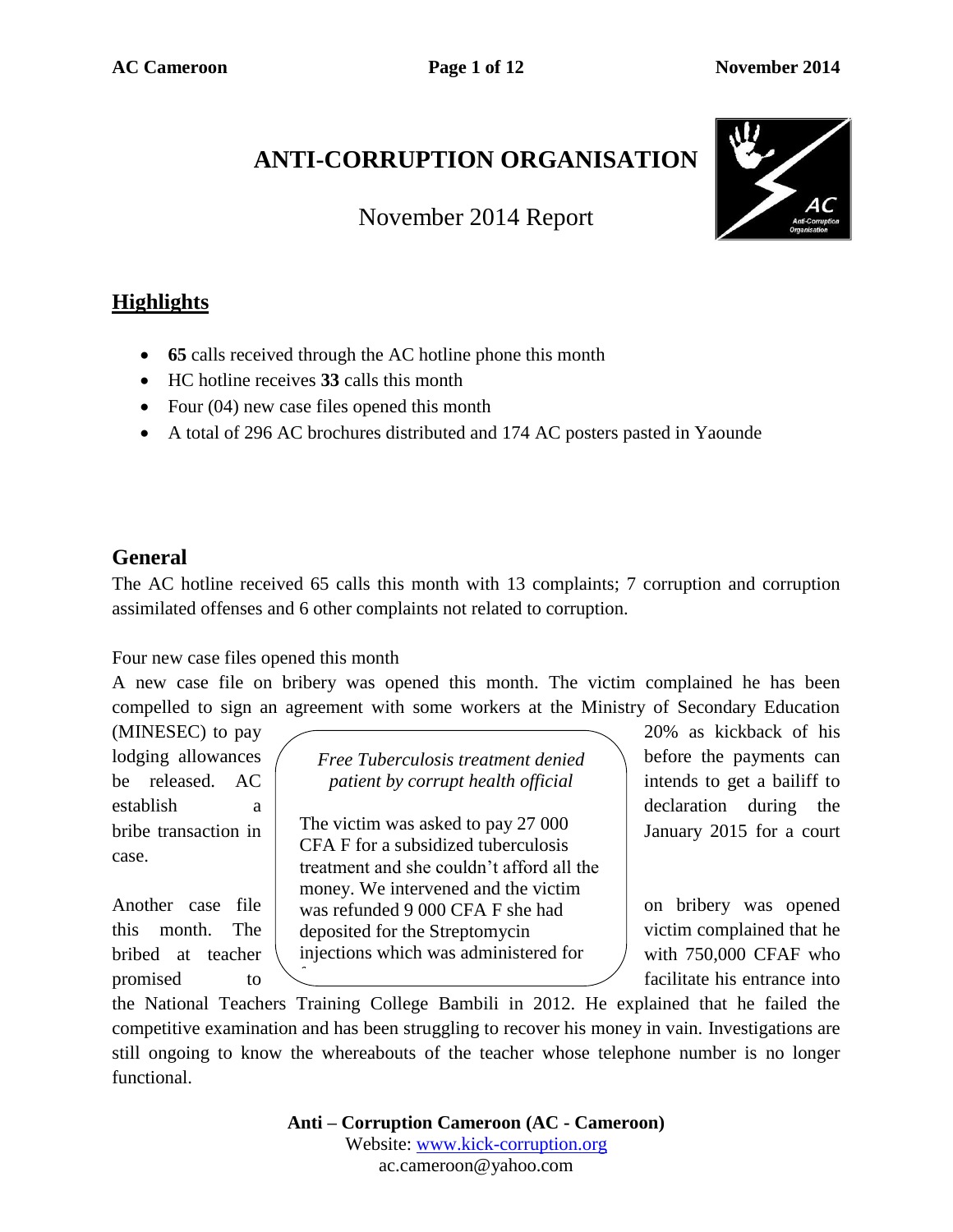An additional complaint received concerning Oppression and Abuse from the Forces of Law and Order was also opened this month. The complainant called from the police station that he was arrested arbitrarily and locked up because he has refused to sign a police statement that does not state the true facts of what ensued between him and the police officers. AC called the police inspector in question and the victim was released even without bail.

A Health Corruption case file was opened this month regarding the payment for Tuberculosis treatments. The victim filed a complaint against the head of the Tuberculosis Unit of the Okola District Hospital who asked him to pay 27,000 CFA F for anti-tuberculosis antibiotics (Streptomycin injections) as treatment for a relapse tuberculosis case for his younger sister. AC's intervention led to the return of the complainant's 9,000 CFA F which he had paid as deposit for the treatment. AC also wrote a letter to the Ministry of Public Health denouncing this act of corruption.

The health corruption hotline received 33 calls with 2 complaints; one relating to Tuberculosis and the other on malaria.

Brochure distribution and poster pasting have been the major activities carried out this month in order to recruit corruption victims. Posters were pasted and brochures distributed in corruption hotspots in Yaoundé around the City Hall, Intendance and Provence junctions, Emana and Messasi neighborhoods.

Case follow-up this month continues with the old case of motor bike riders against the head of the Nkolbisson municipal storeroom still at the level of hearings in the high court in Yaoundé.

AC is still waiting to hear the results of the decisions reached at in the case of the concrete dealer against the Sheriff of the Genie Militaire located at Olembe being resolved following military rules. AC contacted the colonel in charge and he said a decision has not been taken in the case yet.

The case file opened last month on fraud relating to the release of the Italian language results for entrance into the Teachers Training College Maroua is still undergoing investigations although the complainant has taken the case to CONAC, the National Anti-Corruption organ.

#### **Health Corruption Hotline**

Calls received through the Health Corruption hotline phone saw a slight decrease this month from last month's calls. Explanation for this reduction in calls is explained by the fact that there was no field work carried out this month with regards to health corruption.

> **Anti – Corruption Cameroon (AC - Cameroon)** Website: [www.kick-corruption.org](http://www.kick-corruption.org/) ac.cameroon@yahoo.com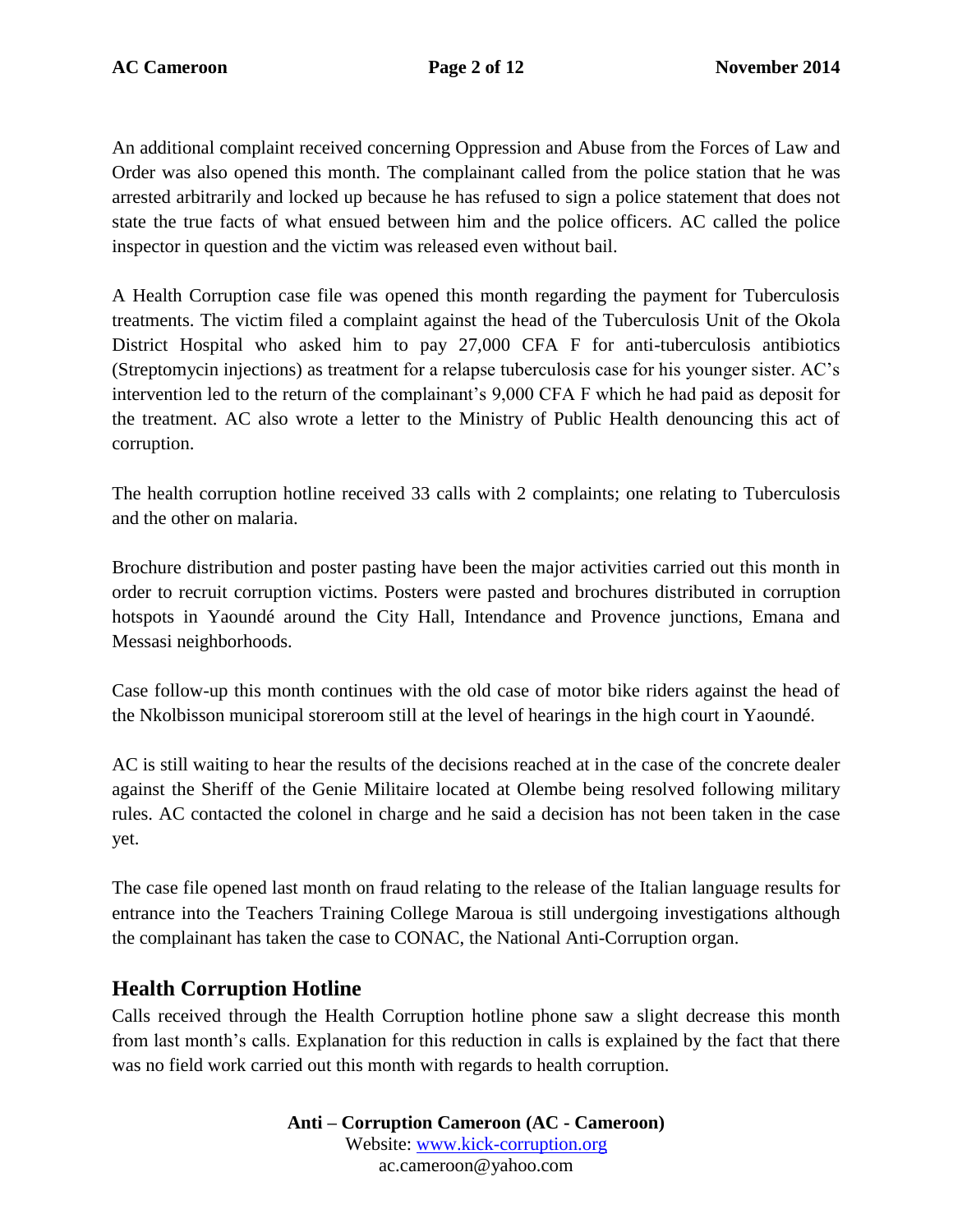However, 33 calls were received this month through the health corruption hotline phone with 2 complaints; one on the payment for tuberculosis treatment and the other on the payment of antimalarial. The data has been analyzed and is represented on charts as seen below.



70% of calls were responsive this month while 30% were not responsive. Experience has proven that most non responsive calls emanate from the Northern parts of the country which most often than not have network problems.



Complaints regarding payment for Malaria and Tuberculosis treatments are both at 50% each since only two complaints were received this month.

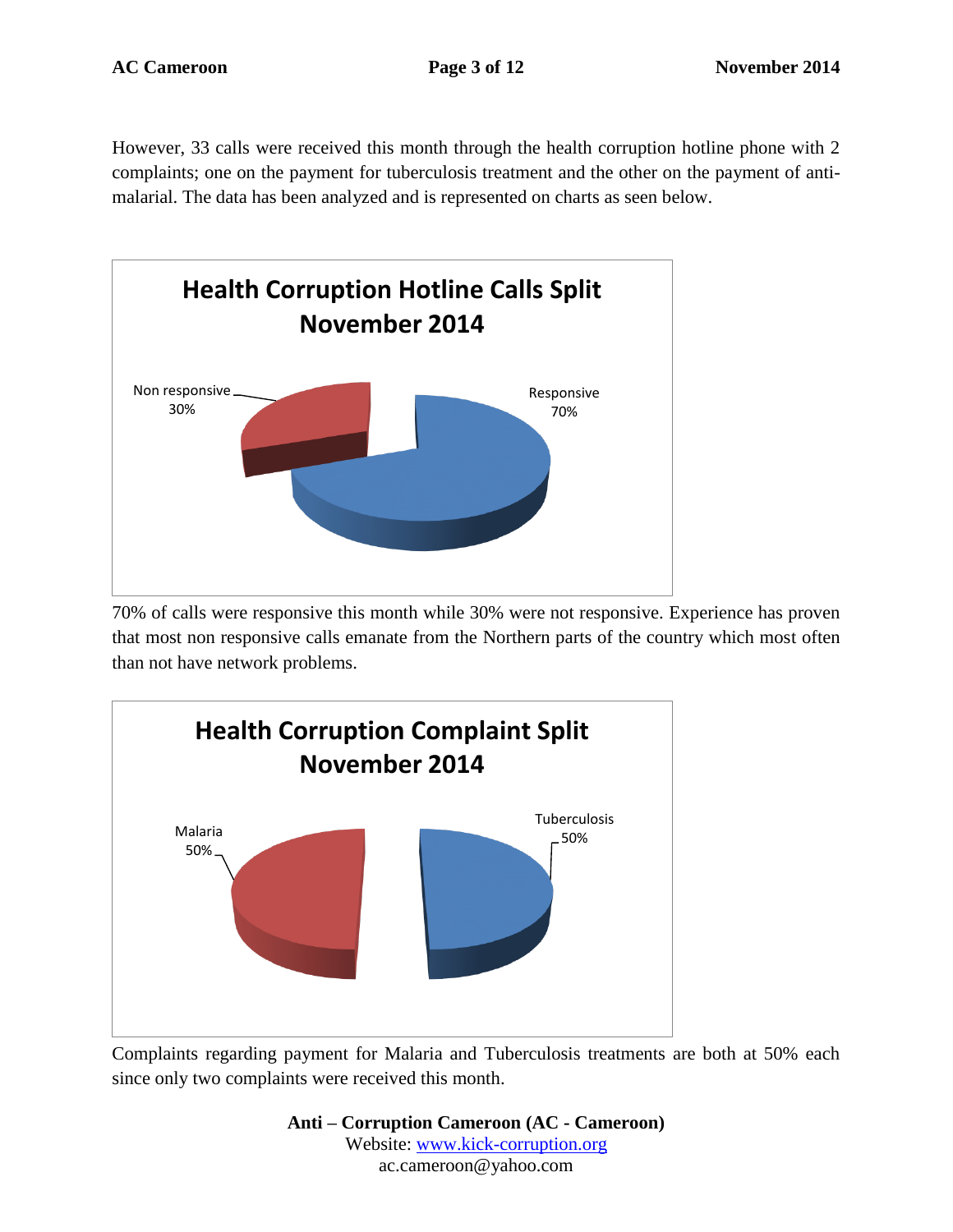#### **Gender**

Participation of the female gender has greatly improved these past two months as the percentage shows a competitive participation in both sexes.



The male gender is at 52%, faintly surpassing the female gender which is at 48%

# Youths Adults 58% 38% elderly 4% **Health Corruption Age Range Split November 2014**

## **Age-range of callers**

**Anti – Corruption Cameroon (AC - Cameroon)** Website: [www.kick-corruption.org](http://www.kick-corruption.org/) ac.cameroon@yahoo.com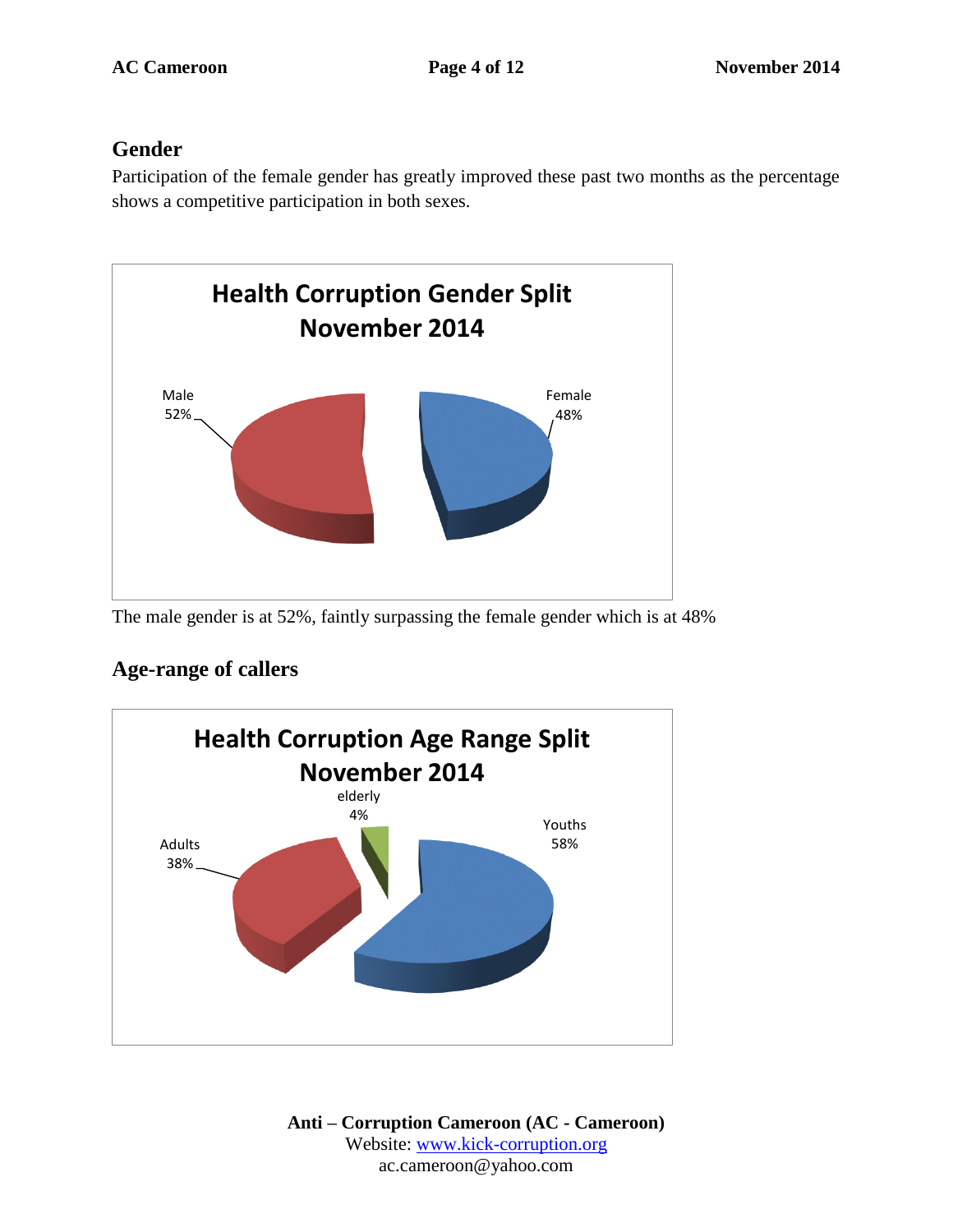The youth age-range which always comes second is first with 58% this month, taking the place of the adult age range which has just 38% this month. The elderly age group has 4%, an improvement as the elderly group usually rarely participates in calls. This is because most times they ask their children to make the calls for them.

#### **Regional distribution of calls**



The Center region shows the highest participation with 28% of calls, followed by the Adamawa and the South West regions with 22%, the North West with 17%, the West with 6% and lastly the North region with 5%. The normally active Littoral region is missing from the list this month, reason for that not being clear.

#### **AC Hotline Phone**

A total of 65 calls with 13 complaints; 7 corruption and corruption assimilated offenses and 6 other complaints not related to corruption against corruption were received this month through the AC hotline phone as is represented below.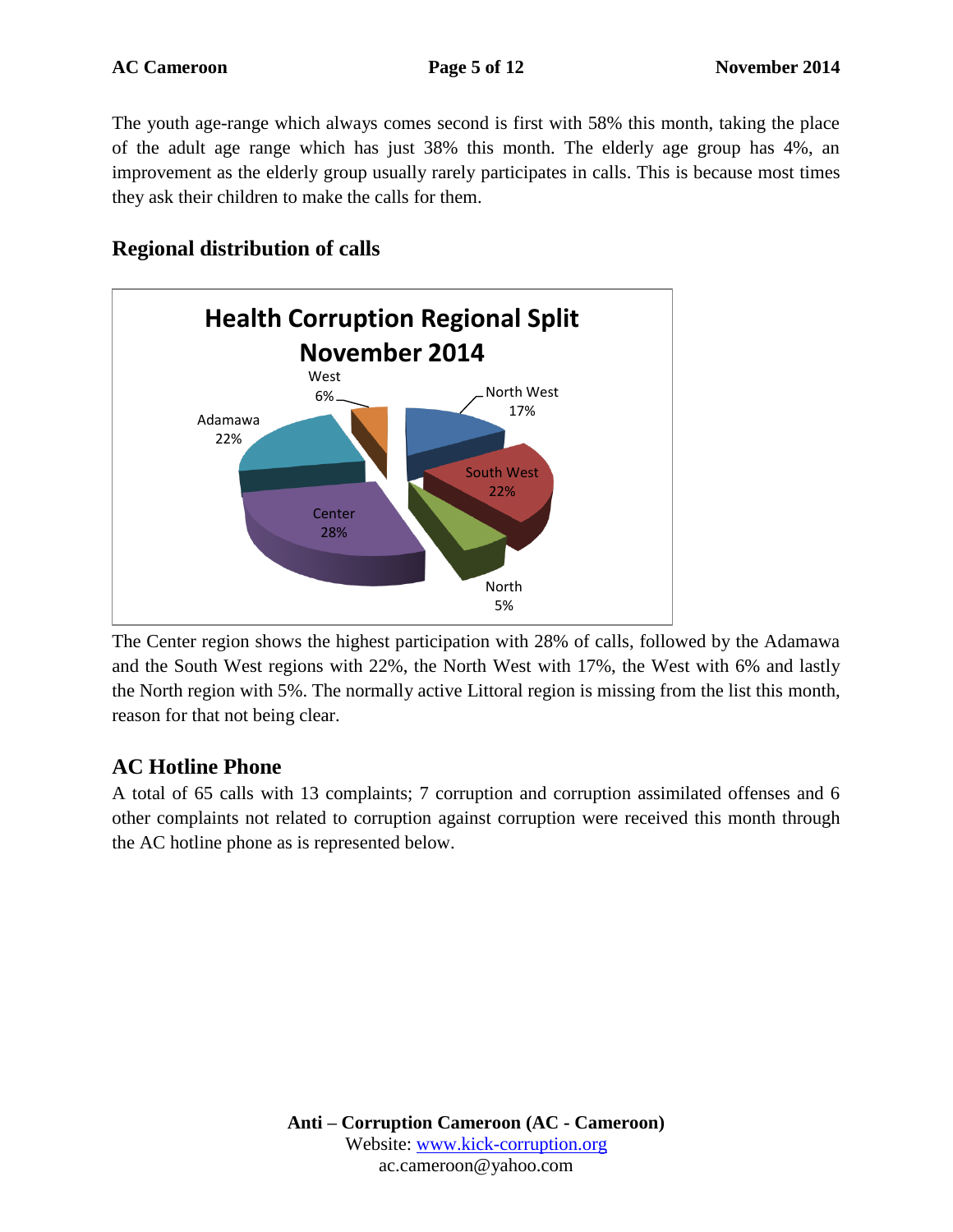

88% of calls this month were responsive while they were just 12% of callers whose numbers were unavailable or did not answer when called back.



57% of callers this month of November did not have any complaint while 25% had corruption complaints and 18% complained against other offenses other than corruption.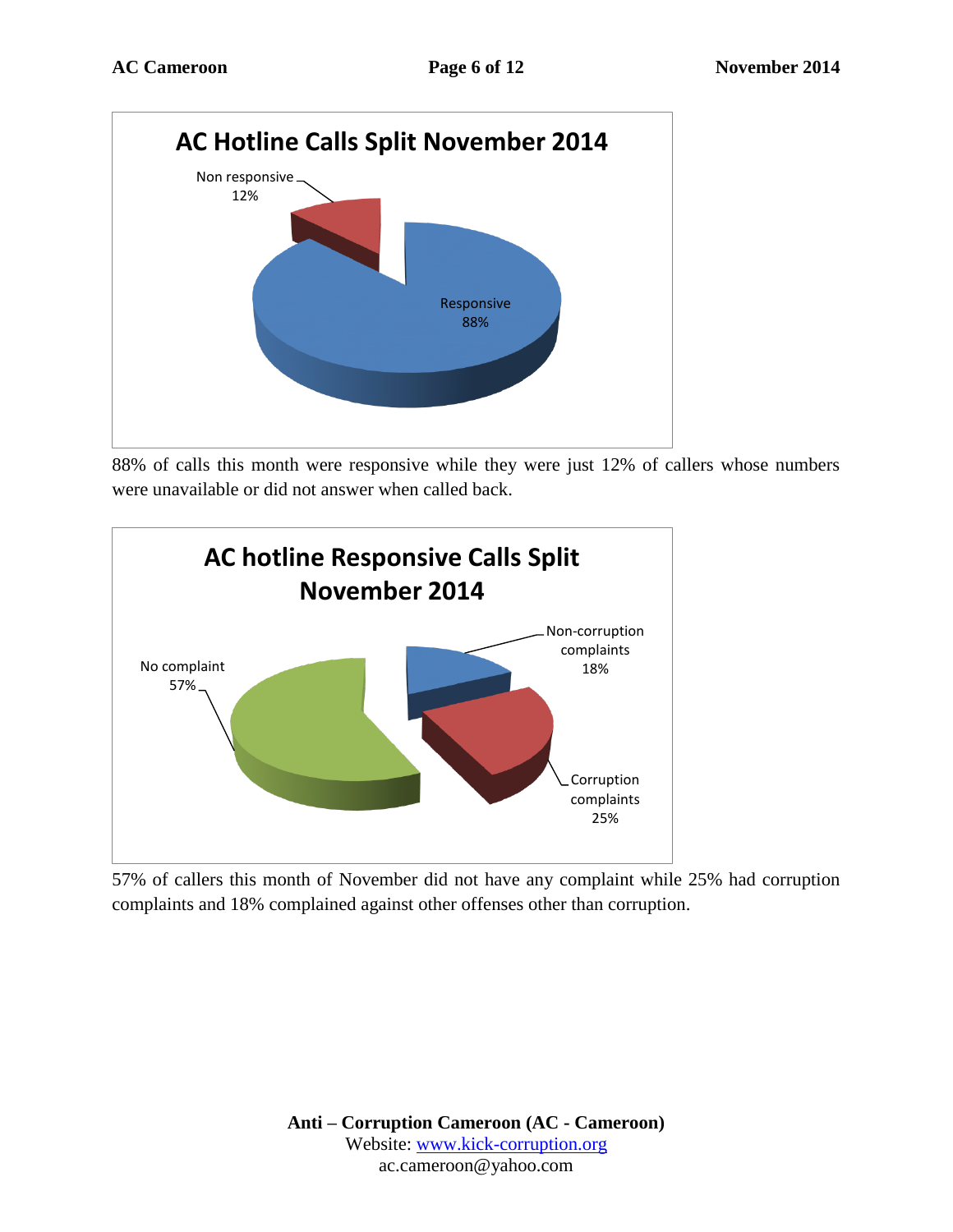

As usual, bribe complaints top the list with 37%, followed by Abuse from forces of law and order with 25%, then oppression and swindling which both have 13% and lastly extortion which is at 12%.



Breach of contract and private dispute each have 33% while human rights abuse and complaints of problems with debt recovery follows with 17% each.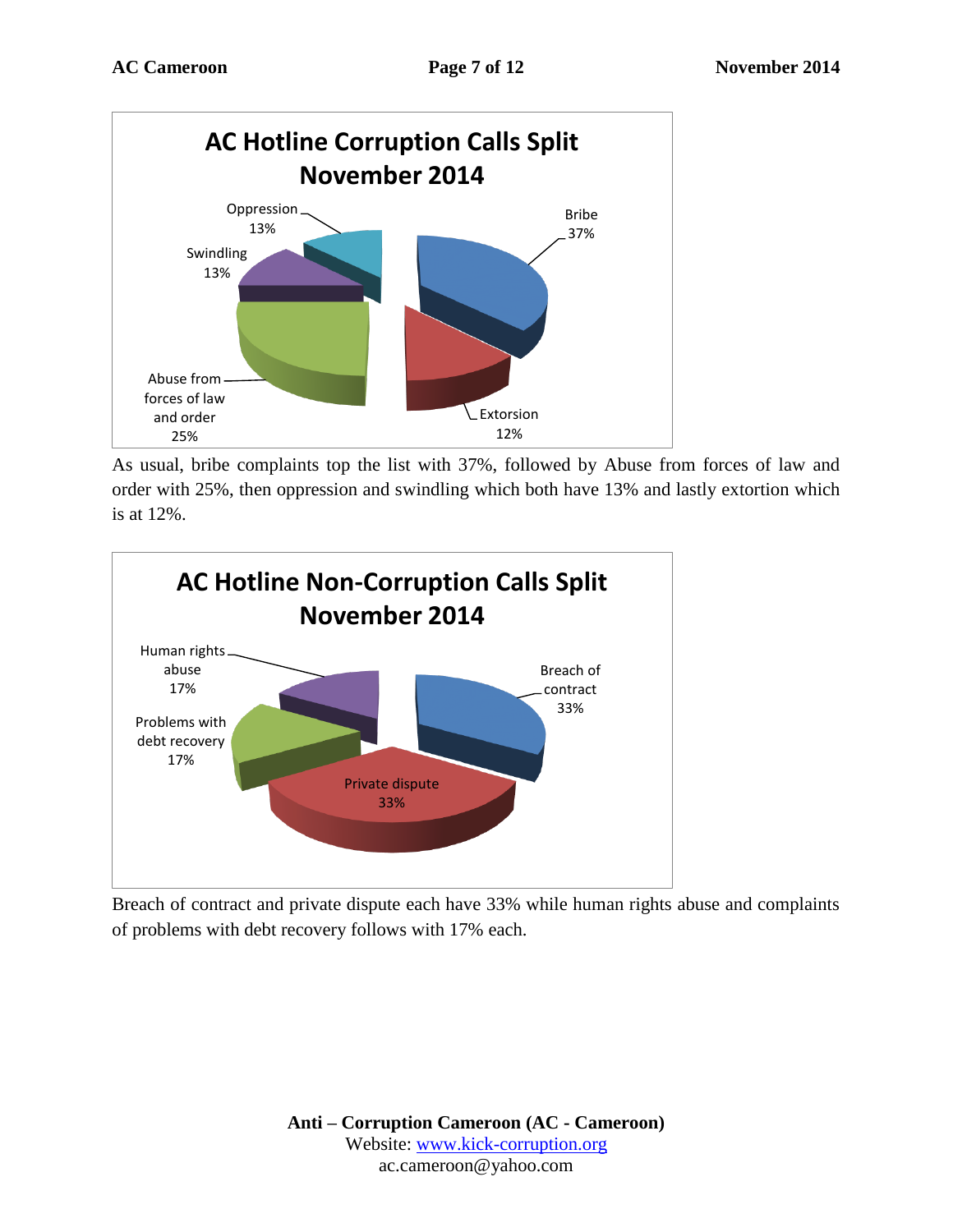

37% of callers this month wanted to verify the AC hotline number, 36% claimed wrong number and 27% called to ask for legal advice concerning personal problems.



**Gender**

The male gender as usual participated highest representing 93% of callers while the female gender is just at 7% of calls, a phenomenon that has not been easy to explain.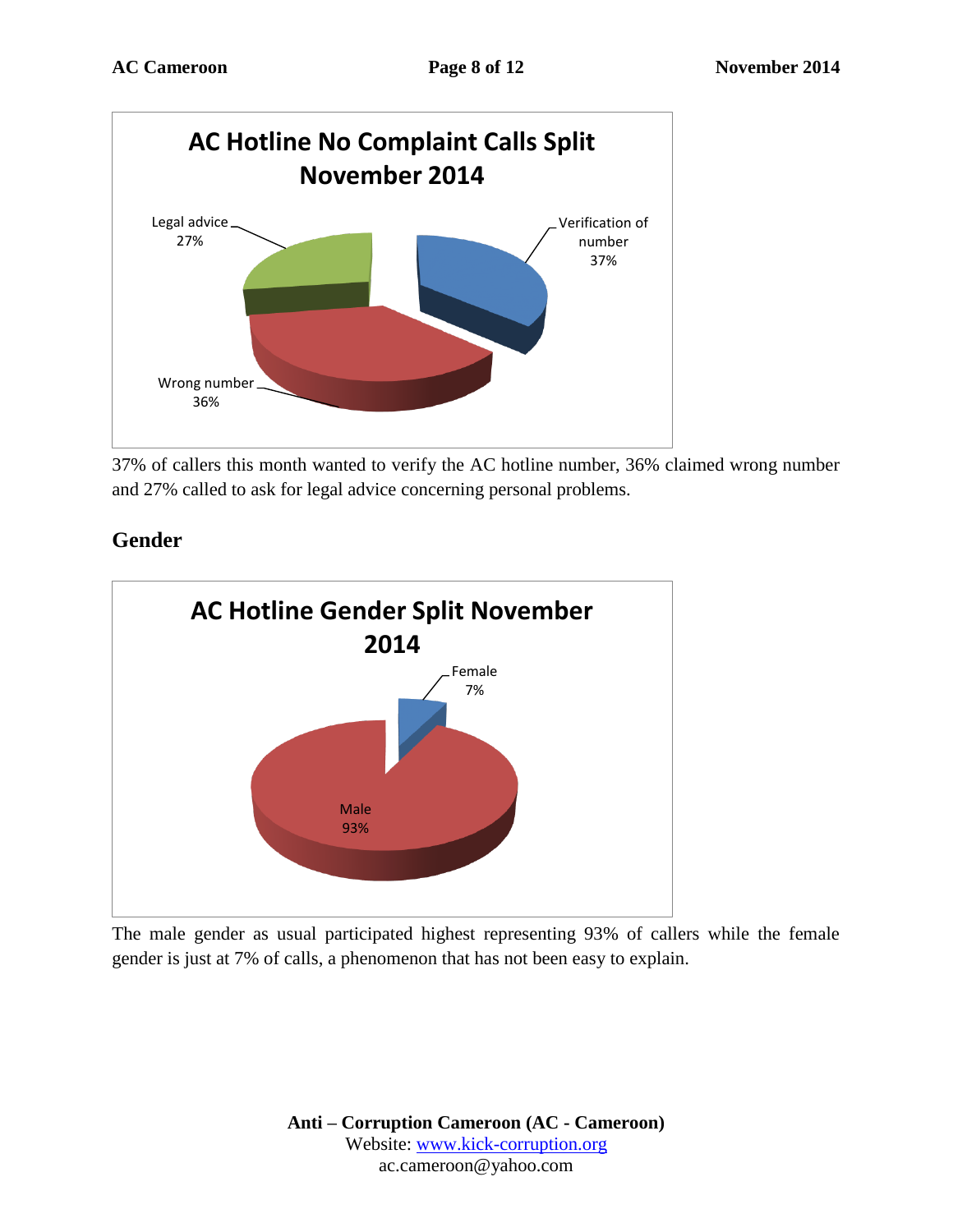#### **Age Range of callers**



The adult age range represents 72% of callers this month of November, followed by the youth age range at 26% and lastly the elderly age range represented by just 2% of calls.



## **Regional distribution of calls**

The center region comes first with 37% of calls, followed by the littoral region with 24% of calls. The South West region interestingly takes the third place ths time with 15% of callers calling from that region. The West and North regions each have 7% of calls, the North West 6% and the Far North region is at 4%.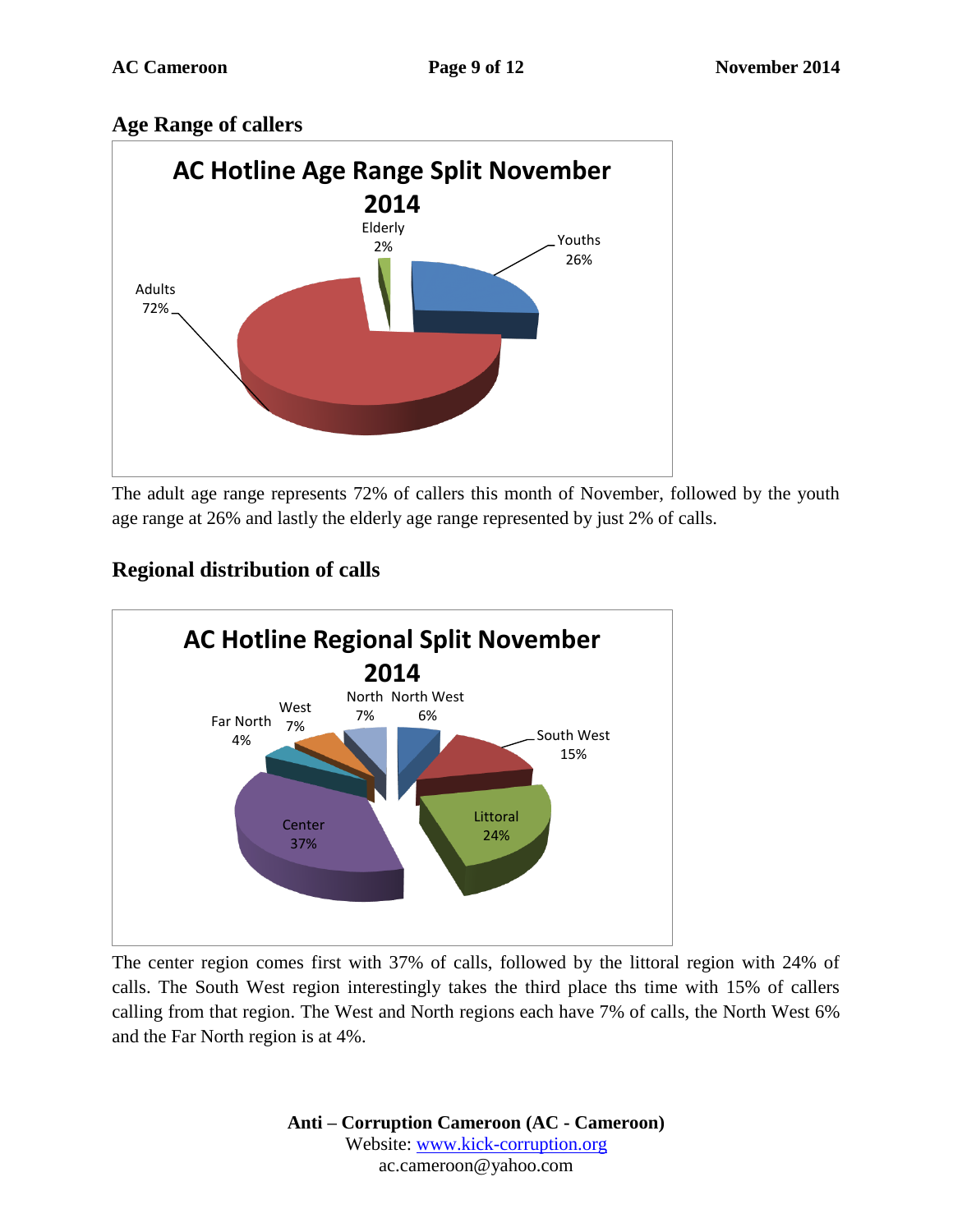#### **Investigations**

Investigations were carried out at the District Hospital of Okola when a complaint was deposited against the head of the tuberculosis unit for demanding 27,000 CFA F for tuberculosis treatments. The victim, the brother of a tuberculosis relapse patient complained that he was been asked to pay 27,000 CFA F for streptomycin injections against 60 days treatment for tuberculosis for his younger sister. AC contacted the head nurse of the tuberculosis unit to verify this claim. She made an attempt to defend herself claiming she had asked patients to procure the treatments from external pharmacies because the hospital did not have the treatments in stock. She also made AC to understand that relapse cases pay for their treatments which is not true. A few hours after she was contacted by AC, she returned the victim's 9,000 CFA F deposit, including money she had collected from three other tuberculosis patients. This hereby confirms the fact that her intention for asking money was corrupt. AC wrote a letter to the Ministry of Public Health (MINSANTE) to denounce this act of injustice.

Investigations are ongoing in a case opened this month on bribe. A teacher filed a complaint against the Ministry of Secondary Education (MINESEC) for asking 20% of his lodging allowances before the money can be released to him. He called AC after signing an agreement with the workers in room 507, the service following up such funds at the ministry. He explained that he has been following up this allowance since 2012 and was always told the money is not yet ripe for payment. But when one of his colleagues pointed out room 507 to him, he went there and was asked to sign a document indicating that he will pay them 20% of the total amount so they can release the money to him. The case will be handled in January 2015 with the help of a bailiff.

The case reported by a lady who bribed 750,000 CFA F to facilitate her entrance into the Higher Teachers Training College Yaounde also being investigated. According to her, she and another lady opened a blocked account in microfinance (CCA) where she deposited 750,000 CFA F with the condition that if she succeeds in the teachers competitive exams, the other lady will withdraw the money and if she did not make it, she will take back her money. She failed the exams and has been struggling to recover her money in vain. While investigating the case, AC discovered that there is also fraud at the level of the bank. An account which has two signatories could not be unblocked without the signature of both signatories. This was not the case as the account was unblocked in the absence of the candidate who deposited the money. She has the account papers but there is no money in the account. AC has made several attempts to get in contact through telephone with the receiver of the money who works at the Ministry of Basic Education in vain. Her number is no more in service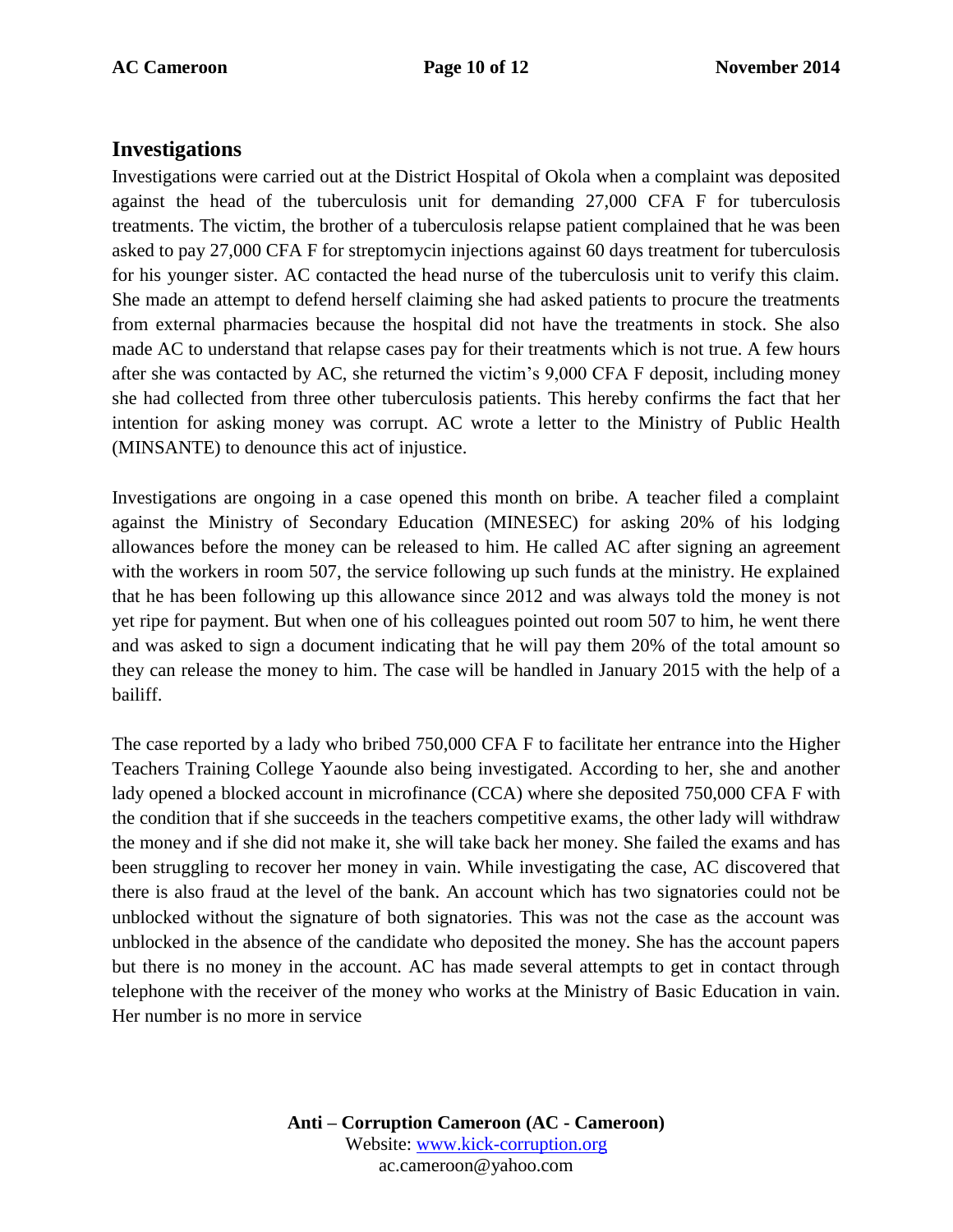AC investigated and was successful in resolving the case of a victim who was oppressed by the forces of law and order in Bertoua. He was arbitrarily arrested and taken to the police station on grounds of having fraudulent insurance papers and while at the station, he was forced to sign a statement contrary from the motive for which he was arrested. He refused to sign and was locked up but released later without making any payments even for bail when AC intervened by talking to the police inspector in question.

#### **Legal follow-up**

Legal Case follow-up this month continues with the old case of motor bike riders against the head of the Nkolbisson municipal storeroom still at the level of hearings in the high court in Yaoundé.

AC is still waiting to hear the results of the decisions reached at in the case of the concrete dealer against the Sheriff of the Genie Militaire located at Olembe being resolved following military rules. AC contacted the colonel in charge and he said a decision was not been taken in the case yet.

#### **External relations**

296 AC brochures were distributed and 174 AC posters pasted in corruption hotspots in Yaounde in order to recruit corruption victims.